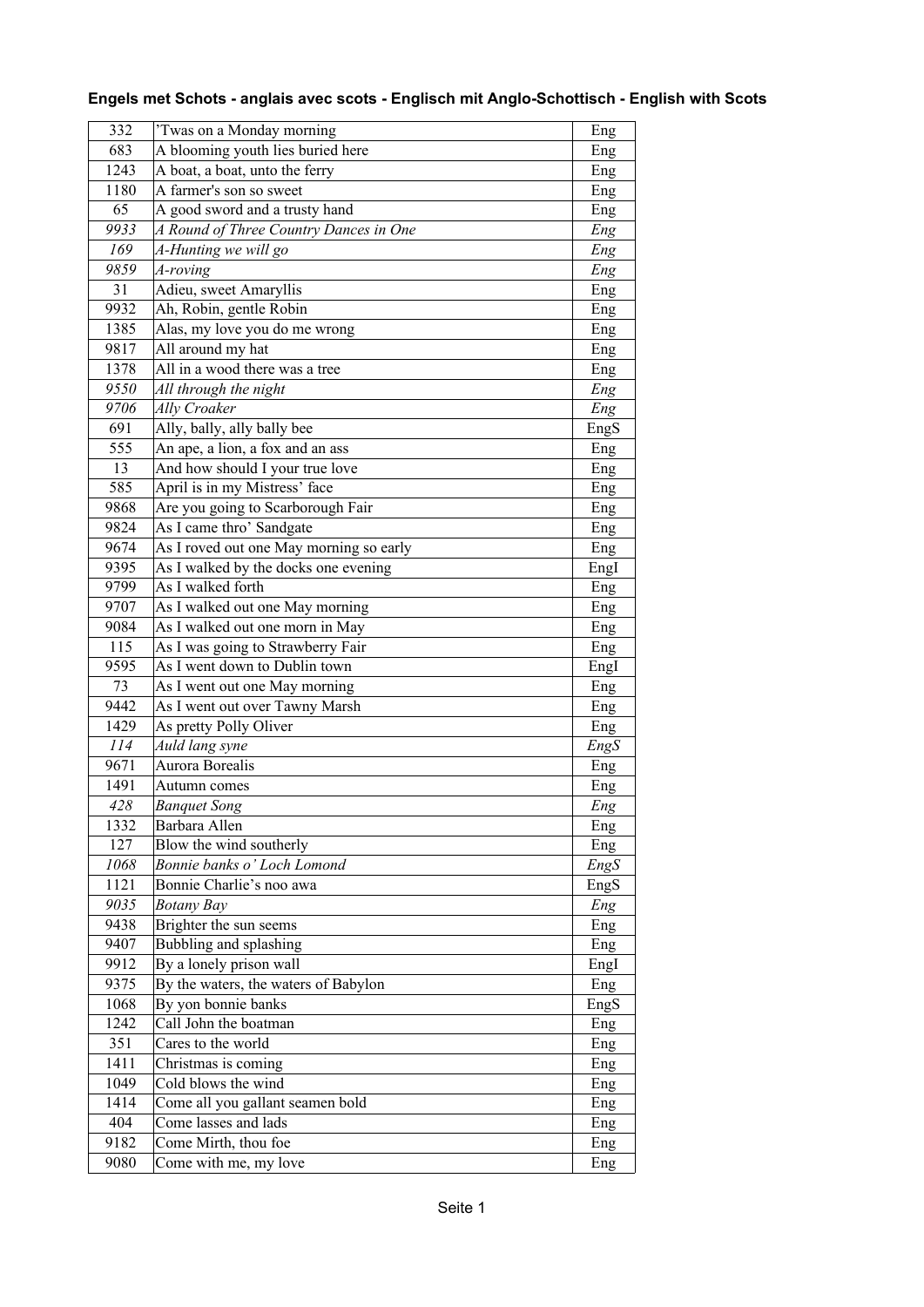| 1290 | Come ye young men, come along                           | Eng  |
|------|---------------------------------------------------------|------|
| 9414 | Come, buy my cherries                                   | Eng  |
| 133  | Come, follow, follow                                    | Eng  |
| 817  | Come, let us all a-Maying go                            | Eng  |
| 109  | Comely swain                                            | Eng  |
| 691  | Coulter's Candy                                         | EngS |
| 332  | Dashing away with the Smoothing Iron                    | Eng  |
| 9622 | Dear thoughts are in my mind                            | EngI |
| 9084 | Death And The Lady                                      | Eng  |
| 445  | Deck the halls with boughs of holly                     | Eng  |
| 685  | Ding dong! merrily on high                              | Eng  |
| 9006 | Down by the Salley Gardens                              | EngI |
| 1237 | Down in yon forest                                      |      |
|      |                                                         | Eng  |
| 9213 | Down yonder green valley                                | Eng  |
| 357  | Drink to me only with thine eyes                        | Eng  |
| 214  | Early one morning, just as the sun                      | Eng  |
| 1380 | Fa la la (The waits)                                    | Eng  |
| 1379 | <b>Fairest Isle</b>                                     | Eng  |
| 9035 | Farewell to Old England                                 | Eng  |
| 9820 | Farewell to you, my own true love                       | EngI |
| 1316 | Fhir a bhata, no horo eile (The Boatman - Fhir a bhata) | EngS |
| 9395 | Fiddler's Green                                         | EngI |
| 200  | Fie, nay, prithee, John                                 | Eng  |
| 9708 | Fine Flowers In The Valley                              | Eng  |
| 561  | Fine knacks for ladies                                  | Eng  |
| 954  | Five Reasons                                            | Eng  |
| 9969 | Flying                                                  | Eng  |
| 79   | Glory to Thee, my God (Tallys' Canon)                   | Eng  |
| 1482 | Go no more a-rushing, maids                             | Eng  |
| 230  | God rest you merry, gentlemen                           | Eng  |
| 166  | Good night, ladies!                                     | Eng  |
| 9930 | Good people all                                         | Eng  |
| 3    | Great Tom is cast                                       | Eng  |
| 1483 | Green grow the rashes                                   | EngS |
| 1385 | Greensleeves                                            | Eng  |
| 1063 |                                                         |      |
|      | Hard by a fountain                                      | Eng  |
| 229  | Hark! The bonny Christ Church bells                     | Eng  |
| 550  | Haste thee, nymph                                       | Eng  |
| 791  | He that drinks is immortal                              | Eng  |
| 682  | Here lies a woman                                       | Eng  |
| 303  | Here's a health unto his Majesty                        | Eng  |
| 9543 | Here's adieu sweet lovely Nancy                         | Eng  |
| 1248 | Hey ho, nobody at home                                  | Eng  |
| 894  | Hey ho, to the greenwood now let us go                  | Eng  |
| 1229 | <b>High Germany</b>                                     | Eng  |
| 9146 | Hill you ho boys                                        | EngS |
| 972  | Ho! Brother Teague                                      | EngI |
| 9067 | How great is the pleasure                               | Eng  |
| 9364 | Hush, my babe                                           | Eng  |
| 1241 | I cannot get to my love                                 | Eng  |
| 9010 | I danced in the morning                                 | Eng  |
| 1381 | I dreamed a dream the other night                       | Eng  |
|      |                                                         |      |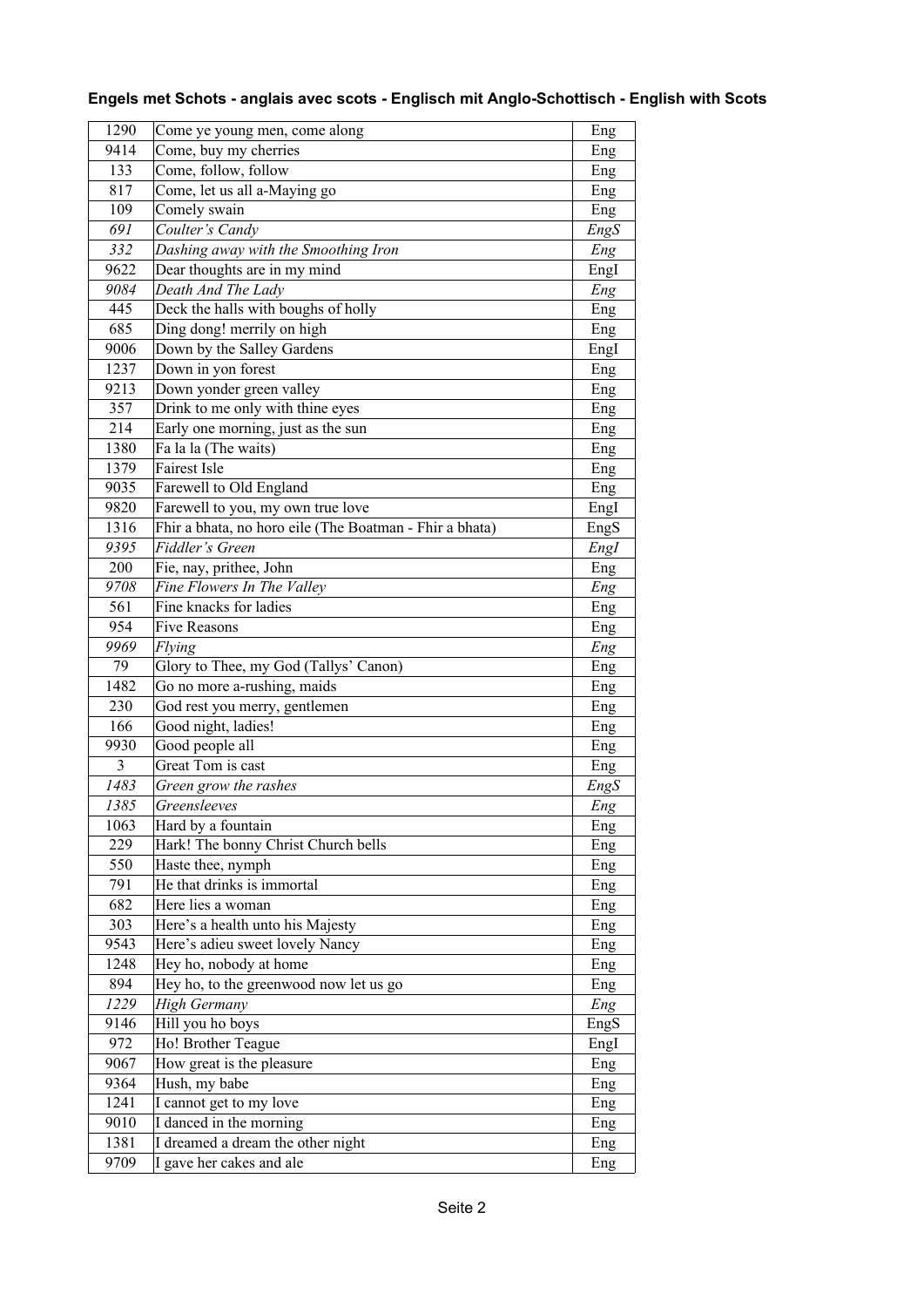| 9212 | I gave my love a cherry                | Eng  |
|------|----------------------------------------|------|
| 424  | I know where I'm goin'                 | Engl |
| 319  | I saw three ships                      | Eng  |
| 979  | I sowed the seeds of love              | Eng  |
| 406  | I will give my love an apple           | Eng  |
| 492  | I'll bid my heart be still             | Eng  |
| 234  | I'll sing you one-ho!                  | Eng  |
| 9707 | I'm Seventeen Come Sunday              | Eng  |
| 9790 | I've been a wild rover                 | EngI |
| 1066 | I've travelled the wide world all over | EngI |
| 954  | If all be true                         |      |
|      |                                        | Eng  |
| 1323 | If I was a blackbird                   | EngI |
| 843  | If you will marry me                   | EngS |
| 9859 | In Amsterdam there lived a maid        | Eng  |
| 9147 | In Dublin's fair city                  | EngI |
| 9685 | In my memory, I will always            | EngI |
| 961  | In our deep vaulted cell               | Eng  |
| 1332 | In Scarlett Town, where I was born     | Eng  |
| 1306 | It is of a rich merchant               | Eng  |
| 9672 | It's a rosebud in June                 | Eng  |
| 1519 | John Barleycorn                        | Eng  |
| 1325 | Joy to the world!                      | Eng  |
| 9972 | June, lovely June                      | Eng  |
| 103  | Kookaburra                             | Eng  |
| 201  | Let's have a peal                      | Eng  |
| 343  | Let's Simon's beard alone              | Eng  |
| 844  | Lewis Bridal Song                      | EngS |
| 412  | Life is a jest                         | Eng  |
| 972  | Lilliburlero                           | EngI |
| 9148 | Londonderry Air                        | EngI |
| 9112 | Long, long ago                         |      |
|      | Look at the birds                      | Eng  |
| 9969 |                                        | Eng  |
| 688  | Look, neighbours, look                 | Eng  |
| 9010 | Lord of the Dance                      | Eng  |
| 487  | Lord Rendal                            | Eng  |
| 1381 | Lowlands                               | Eng  |
| 9364 | Lullaby                                | Eng  |
| 241  | Lullay, Thou little, tiny Child        | Eng  |
| 967  | Man, man, man is for the woman made    | Eng  |
| 9406 | May does ev'ry fragrance bring         | Eng  |
| 1290 | Maypole Dance                          | Eng  |
| 9302 | Mellow the moonlight                   | EngI |
| 9146 | Mingulay Boat Song                     | EngS |
| 9147 | Molly Malone                           | EngI |
| 9905 | Morning has come, night is away        | Eng  |
| 1201 | Mother I long to get married           | Eng  |
| 1386 | My bonnie is over the ocean            | EngS |
| 437  | My bonny lass she smileth              | Eng  |
| 659  | My sweetheart, come along              | Eng  |
| 430  | Near to Banbridge town                 | EngI |
| 9939 | New Year, New Year                     | Eng  |
| 9933 | Now foot it                            |      |
|      |                                        | Eng  |
| 423  | Now is the month of Maying             | Eng  |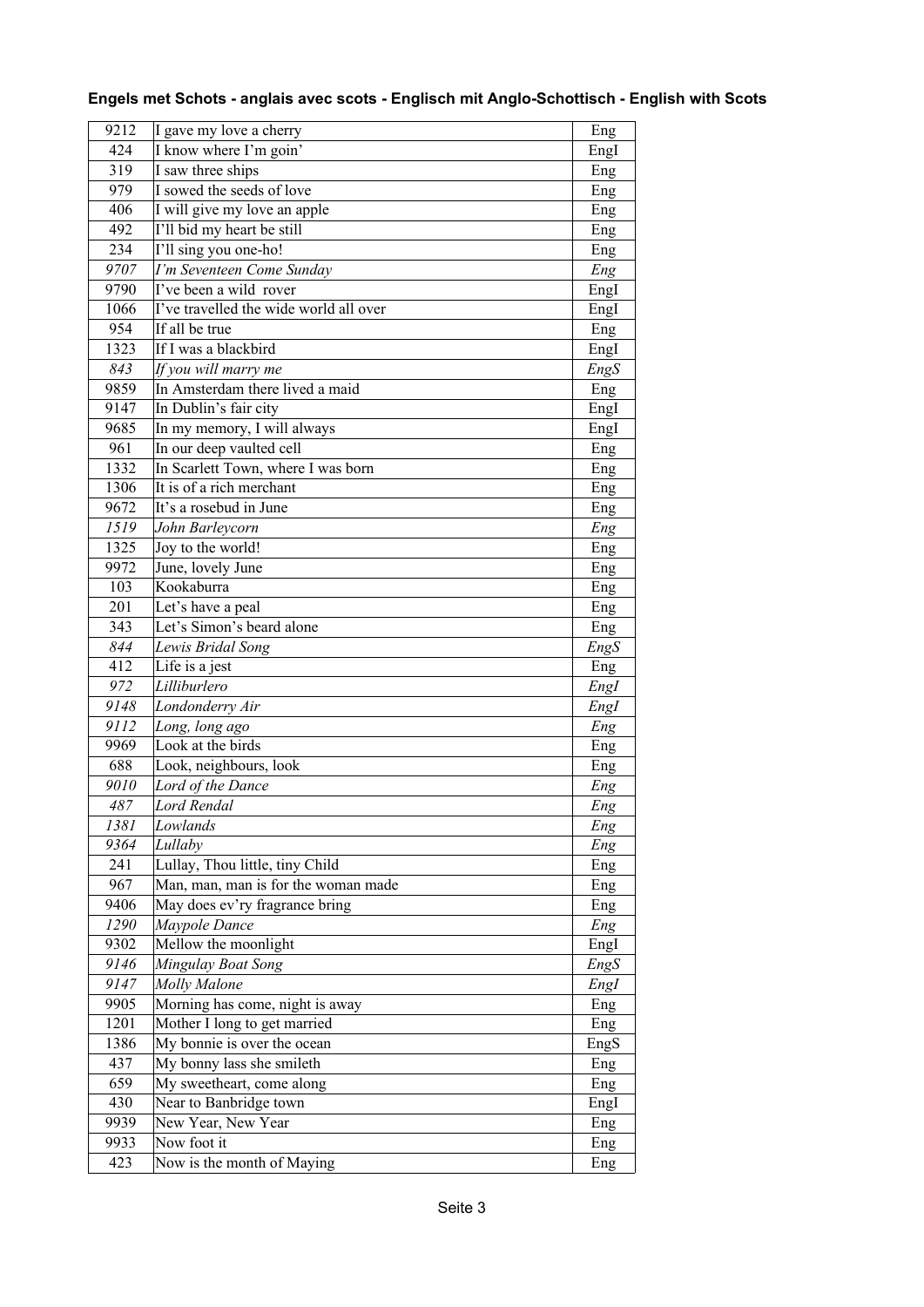| 154  | Now, oh now I needs must part               | Eng  |
|------|---------------------------------------------|------|
| 938  | Nowell sing we, both all and some           | Eng  |
| 252  | O Absalom, my son                           | Eng  |
| 428  | O Mister  we sing-a ling                    | Eng  |
| 9447 | O my luve is like a red, red rose           | EngS |
| 1229 | O Polly, love                               | Eng  |
| 517  | O shepherd, o shepherd                      | Eng  |
| 1258 | O the cuckoo she's a pretty bird            | Eng  |
| 474  | O Tommy, my thousand treasures              | EngI |
| 778  | O weel may the boatie row                   | EngS |
| 487  | O where have you been to                    | Eng  |
| 9415 | Oaken leaves                                | Eng  |
| 9544 | October winds lament                        | EngI |
| 833  | Of all the brave birds                      | Eng  |
| 535  | Oh, all the money e'er I had                | EngI |
| 76   | Oh, dear! What can the matter be?           | Eng  |
| 1058 | Oh. Mrs. McGrath                            | EngI |
| 203  | Oh, no John                                 | Eng  |
| 502  | Oh! Charlie is my darling                   | EngS |
| 843  | Oh! I'll gie you a dress o' red             | EngS |
| 689  | Old Abram Brown                             | Eng  |
| 283  | On Ilkla Moor Bath 'at                      | Eng  |
| 9145 | On the first day of Christmas               | Eng  |
| 203  | On yonder hill there stands a creature      | Eng  |
| 9074 | Once a jolly swagman camped by a billabong  | Eng  |
| 789  | Once in our lives let us drink to our wives | Eng  |
| 9434 | One, two, three, our number is tight        | Eng  |
| 504  | Over the see to Skye                        | EngS |
| 199  | Past three o'clock                          | Eng  |
| 9011 | People, look east                           | Eng  |
| 1382 | Prithee, be not so sad                      | Eng  |
| 1034 | Rest, sweet nymphs                          | Eng  |
| 9559 | Rhythm and syncopation                      | Eng  |
| 62   | Robin Hood and little John                  | Eng  |
| 9860 | <b>Rolling Home</b>                         | Eng  |
| 1066 | Rosin the Beau                              | EngI |
| 1244 | Row, row, row your boat                     | Eng  |
| 617  | Saint Stephan was a clerk                   | Eng  |
| 73   | <b>Searching For Lambs</b>                  | Eng  |
| 9645 | See, the conqu'ring hero comes              | Eng  |
| 9708 | She sat down below a thorn                  | Eng  |
| 377  | She weepeth sore                            | Eng  |
| 114  | Should auld acquaintance                    | EngS |
| 9362 | Since first I saw your face                 | Eng  |
| 504  | Sing me a song of a lad that is gone        | EngS |
| 131  | Sing we and chant it                        | Eng  |
| 376  | Sing we now merrily                         | Eng  |
| 9550 | Sleep, my love                              |      |
| 9256 | Smoothly glide, thou stream of live         | Eng  |
| 65   |                                             | Eng  |
|      | Song of the Western men                     | Eng  |
| 9675 | Sovay, Sovay                                | Eng  |
| 962  | Spring-time manthleth every bough           | Eng  |
| 844  | Step we gaily on we go                      | EngS |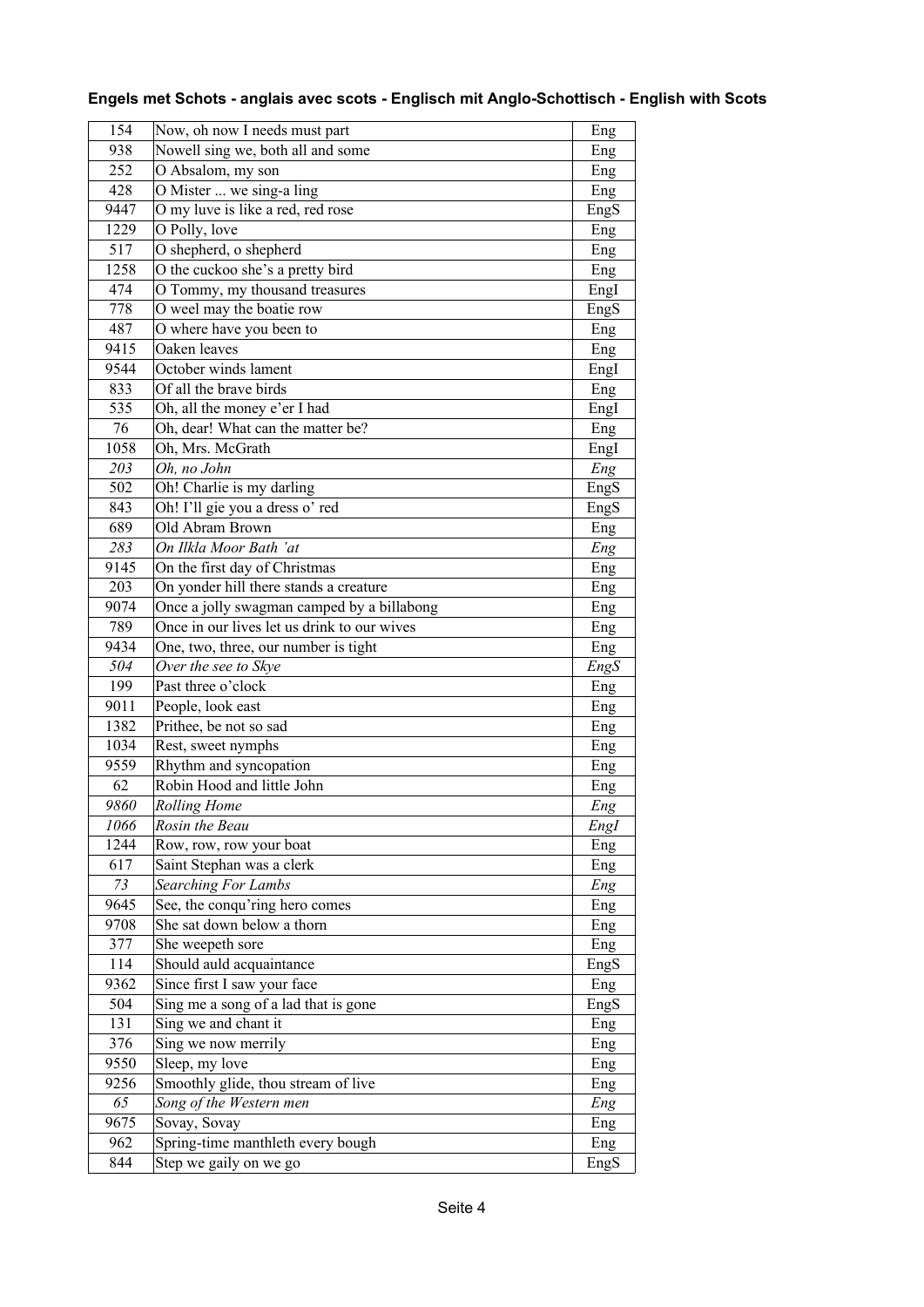| 838  | Strike ist up, tabor                    | Eng  |
|------|-----------------------------------------|------|
| 1256 | Sumer is icumen in                      | Eng  |
| 1384 | Ta-a-a-a-a  An' t'at's ta Gaelic chorus | EngS |
| 9112 | Tell me the tales                       | Eng  |
| 9213 | The Ash Grove                           | Eng  |
| 503  | The Banks o' Doon                       | EngS |
| 615  | The boar's head                         | Eng  |
| 9278 | The Bonny Boy                           | EngI |
| 9544 | The Castle Of Dromore                   | EngI |
| 9974 | The Cliffs of Dooneen                   | Engl |
| 572  | The cuckoo is a pretty bird             | Eng  |
| 9374 | The darke is my delight                 | Eng  |
| 169  | The dusky night rides down the sky      | Eng  |
| 9912 | The Fields of Athenry                   | EngI |
| 9051 | The First Nowell                        | Eng  |
| 1475 | The foggy dew                           | Eng  |
| 567  | The gentle maiden                       | Engl |
| 9413 | The Golden Vanity                       | Eng  |
| 9027 | The gypsy rover came over the hill      | Eng  |
| 344  | The hart, he loves the high wood        | Eng  |
| 239  | The holly and the ivy                   | Eng  |
| 9824 | The Keel Row                            | Eng  |
| 865  | The keeper did a-shooting go            | Eng  |
| 9931 | The king has been a prisoner            | EngS |
| 9622 | The Lark In The Clear Air               | Engl |
| 9820 | The Leaving of Liverpool                | EngI |
| 1384 | The Massacre of Macpherson              | EngS |
| 9200 | The pale moon was rising                | EngI |
| 535  | The parting glass                       | Engl |
| 9200 | The Rose of Tralee                      | EngI |
| 9701 | The silver swan                         | Eng  |
| 1127 | The silver whistle                      | EngS |
| 429  | The snow-breasted pearl                 | EngI |
| 9595 | The Spanish Lady                        | EngI |
| 9302 | The Spinning Wheel Song                 | Engl |
| 9685 | The Town I Loved So Well                | EngI |
| 1378 | The tree in the wood                    | Eng  |
| 9278 | The trees are growing tall, my love     | EngI |
| 9673 | The trees they grow high                | Eng  |
| 1049 | The Unquiet Grave                       | Eng  |
| 1380 | The waits                               | Eng  |
| 1223 | The water is wide I cannot get o'er     | Eng  |
| 1241 | The water of Tyne                       | Eng  |
| 9027 | The Whistling Gypsy Rover               | Eng  |
| 1049 | The wind doth blow today                | Eng  |
| 1213 | The wraggle taggle gipsies              | Eng  |
| 9706 | There lived a man in Balenocrazy        | Eng  |
| 142  | There was a frog                        |      |
| 9413 | There was a ship                        | Eng  |
| 622  | There was a star in David's land        | Eng  |
| 1519 | There was three men                     | Eng  |
| 947  | There were three brothers               | Eng  |
|      |                                         | Eng  |
| 578  | There were three ravens                 | Eng  |